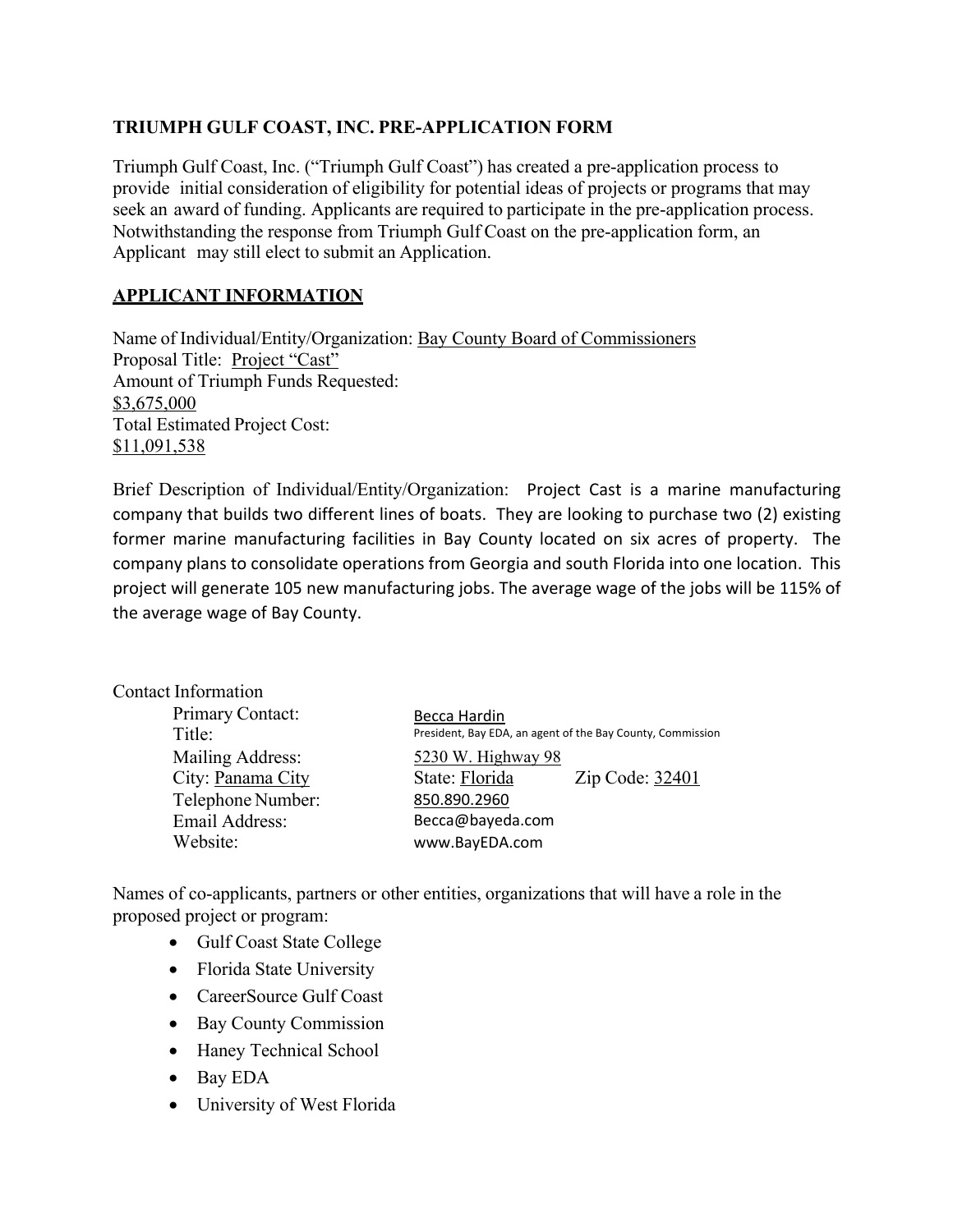## **REQUIRED EXECUTIVE SUMMARY**

In a maximum of two (2) pages, please describe the proposed project or program and anticipated outcomes including (i) the amount of funds being sought from Triumph Gulf Coast; (ii) the amount and identity of other sources of funds for the proposed project or program; (iii) the location of the project or program; (iv) summary description of the proposed program, including how the program will be transformational and promote economic recovery, diversification, and enhancement of the disproportionately affected counties, and (v) a summary timeline for the proposed project or program.

### **IMPORTANT NOTICE**

This pre-application process will **not** result in an award of funding by Triumph Gulf Coast. Rather, this process is designed to facilitate submission of ideas for potential projects or programs before the Applicant expends time and/or resources to complete a full Application. All Applicants for funding are required to complete an Application, which will be reviewed and then considered for award at the discretion of Triumph Gulf Coast Board.

#### **Please Select the Proposal's Eligibility Category(s)**

Pursuant to Section 288.8017, Triumph Gulf Coast, Inc. was created to make awards from available funds to projects or programs that meet the priorities for economic recovery, diversification, and enhancement of the disproportionately affected counties. The disproportionately affected counties are: Bay County, Escambia County, Franklin County, Gulf County, Okaloosa County, Santa Rosa County, Walton County, or Wakulla County. *See*, Section 288.08012.

1. From the choices below, please check the box that describes the purpose of the proposed project or program (check all that apply):

- 
- Ad valorem tax rate reduction within disproportionately affected counties; Local match requirements of s. 288.0655 for projects in the disproportionately affected counties;
	- Public infrastructure projects for construction, expansion, or maintenance which . are shown to enhance economic recovery, diversification, and enhancement of the disproportionately affected counties;
- Grants to local governments in the disproportionately affected counties to  $\Box$ establish and maintain equipment and trained personnel for local action plans of response to respond to disasters, such as plans created for the Coastal Impacts Assistance Program;
- Grants to support programs that prepare students for future occupations and  $\Box$ careers at K-20 institutions that have campuses in the disproportionately affected counties. Eligible programs include those that increase students' technology skills and knowledge; encourage industry certifications; provide rigorous, alternative pathways for students to meet high school graduation requirements; strengthen career readiness initiatives; fund high-demand programs of emphasis at the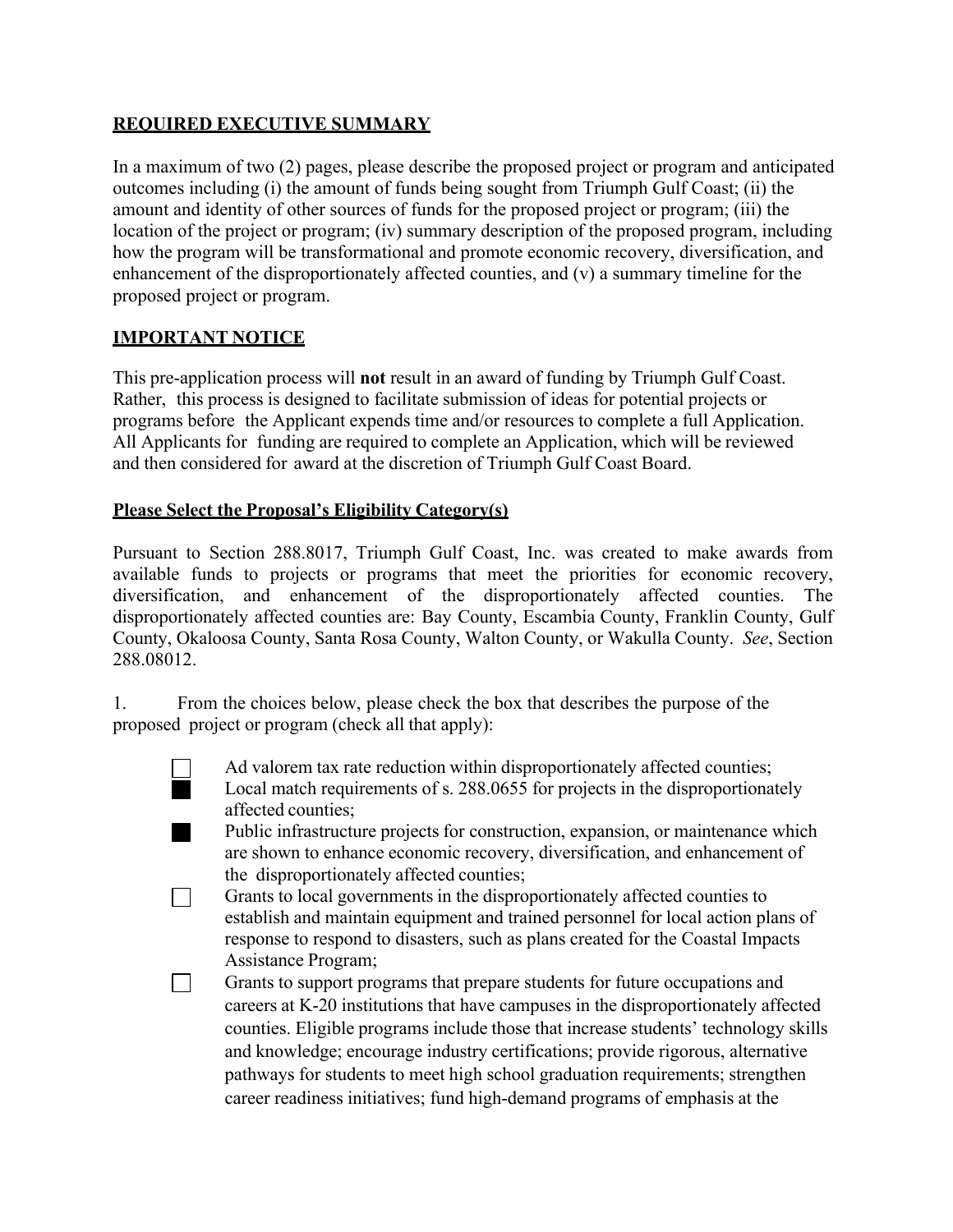| bachelor's and master's level designated by the Board of Governors; and, similar    |
|-------------------------------------------------------------------------------------|
| to or the same as talent retention programs created by the Chancellor of the State  |
| University System and the Commission of Education, encourage students with          |
| interest or aptitude for science, technology, engineering, mathematics, and         |
| medical disciplines to pursue postsecondary education at a state university or a    |
| Florida College System institution within the disproportionately affected counties; |

Grants to support programs that provide participants in the disproportionately  $\Box$ affected counties with transferable, sustainable workforce skills that are not confined to a single employer; and

Grants to the tourism entity created under s. 288.1226 for the purpose of  $\Box$ advertising and promoting tourism and Fresh From Florida, and grants to promote workforce and infrastructure, on behalf of all of the disproportionately affected counties.

## **Please Select the Priorities this Proposal's Outcomes will Achieve**

1. Please check the box if the proposed project or program will meet any of the following priorities (check all that apply):

| Generate maximum estimated economic benefits, based on tools and models not<br>generally employed by economic input-output analyses, including cost-benefit, |
|--------------------------------------------------------------------------------------------------------------------------------------------------------------|
| return-on-investment, or dynamic scoring techniques to determine how the                                                                                     |
| long- term economic growth potential of the disproportionately affected                                                                                      |
| counties may be enhanced by the investment.                                                                                                                  |
| Increase household income in the disproportionately affected counties above                                                                                  |
| national average household income.                                                                                                                           |
| Leverage or further enhance key regional assets, including educational                                                                                       |
| institutions, research facilities, and military bases.                                                                                                       |
| Partner with local governments to provide funds, infrastructure, land, or other                                                                              |
| assistance for the project.                                                                                                                                  |
| Benefit the environment, in addition to the economy                                                                                                          |
| Provide outcome measures.                                                                                                                                    |
| Partner with K-20 educational institutions or school districts located within the                                                                            |
| disproportionately affected counties as of January 1, 2017.                                                                                                  |
| Are recommended by the board of county commissioners of the county in which                                                                                  |
| the project or program will be located.                                                                                                                      |
| Partner with convention and visitor bureaus, tourist development councils, or Chambers                                                                       |
| of commerce located within the disproportionately affected counties.                                                                                         |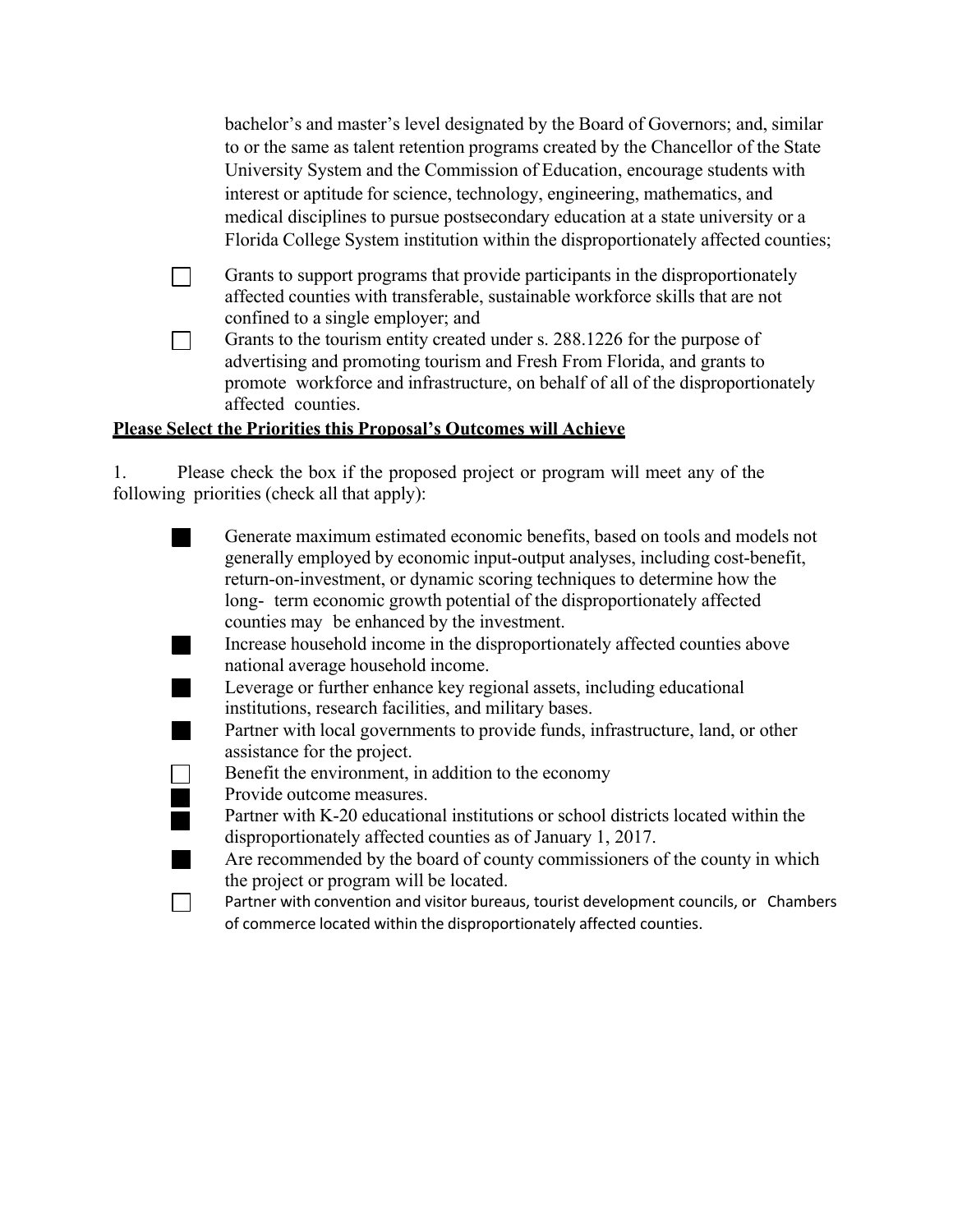#### **Executive Summary:**

Code Name: **Project Cast,** Industry: **Marine Manufacturing,** Location: **Bay County, Florida** Project estimated investment: **\$11,091,061 Job Creation: 105 by end of 2026,** with average salary estimated at \$50,000 versus Bay County average of \$44,209.

The marine manufacturing industry is a key target market for recruitment in Bay County. Project Cast will be an excellent fit for the community and will complement the existing Suzuki Motor Marine and Mercury Marine operations that are already operating in Bay County. This project will generate 105 new jobs and will infuse more than \$11M into our community. The company also plans to purchase two existing facilities (Building 1 is 59,936sf and Building 2 is 66,060sf) located on six acres in the Bay County Industrial Park. This purchase will put the properties back on the tax rolls and back in business.

Working with the County, Triumph funds will be used to help purchase Building 1; the 59,936sf facility located on 3.3 acres. The County will hold title to the property/building and will enter into a long term lease with the company. The company will be responsible purchasing Building 2; the 66,060sf facility located on 2.8 acres.

The company recently acquired two boat brands. One is flats boats and bay boats that was founded in 1981. The other brand is high quality deck boats founded in 2007. They plan to consolidate operations and drastically increase manufacturing capacity under a production builder model necessary to support its intent to sell through nationwide networks of boat dealers and rental boat clubs. Manufacturing activities will be comprised of lamination (production of large and small fiberglass parts) and assembly (installations, rigging, painting, cleaning, testing, packaging). Management activities will include oversight of operations, accounting, sales, marketing, procurement, transportation, quality control, warranty, customer service and other related administrative support functions. The company has already started booking orders and the project is fast track.

#### **Location of the Project**

The project will be located in two existing facilities in the Bay County Industrial Park on Highway-231 in Bay County, Florida.

There are various factors that make the Bay County area favorable for our manufacturing project.

- There are very few manufacturing operations in the area.
- Most of the jobs are in the service and hospitality industry and are seasonal.
- Gulf Coast State College will facilitate tailored training Courses for our employees.
- Haney Technical School is another attraction for our company. The Technical school would be a great place to train our employees on the marine and production processes.